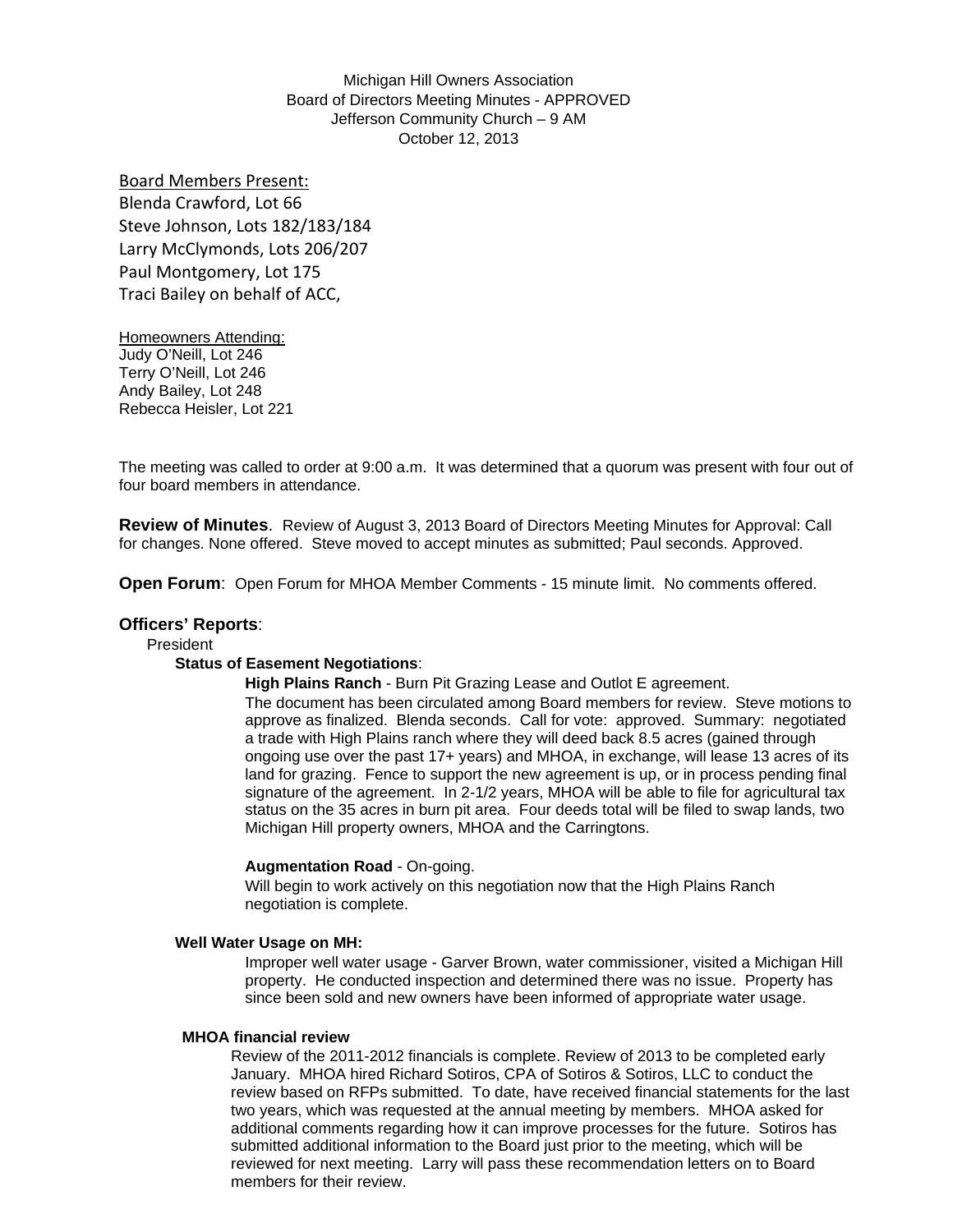## **ACC Report**

**Approvals:** Since the last meeting on August 3, 2013. The ACC a committee managed by and for the MHOA Board has received, reviewed and approved one (1) request for a reroof from asphalt to metal on lot 202.

There are no outstanding requests at this time.

Note: Lot 185 has a new owner. The Board and ACC have been in contact with the new owners and have discussed that they complete an ACC approval form for the log fence at the front of their property that has been erected temporarily. ACC and homeowners are working together to address this.

# **Continuing Issues:**

**Lot 77:** No building permit. No Certificate of Occupancy, Trailers, abandoned vehicles and trash and old unlicensed vehicles. Paperwork was sent to Park County Building Department waiting on response. Dennis has been in talks with Park County and it is now in the control of Park County. They (Park County) has sent the Homeowner parameters in which the homeowners needs to meet Park County requirements or they will not issue any building permit and require all outbuildings, trailers and vehicles to be removed immediately.

**Lot 104:** A letter has been sent to the owners regarding trash cans, grills and tarps that must be removed when leaving a campsite. Information received from Bob O'Conner (with Environmental Health) indicates that no porta-potties are allowed on properties. Per Park County land use regulations, if owners camp on their lot using a motor home, they must use the bathroom in the motor home. If camping on their lot in a tent, owners must have a septic tank system in the ground for sewer waste. Dennis has been in talks with Park County and it is now in the control of Park County.

Lots 89 and 90 were sold. The Board has sent the new owner a letter indicating that the boat inside the foundation on lot 90 needs to be removed effective immediately.

**Lot 216:** Trailer on lot. No structure. Active building permit and as of this date Homeowner has not submitted plans to build. This has been what the H.O. has been doing for over 4 years. Dennis has had conversations with Park County about this issue and it is now in the hands of Park County. They have sent the Homeowner parameters in which the homeowners needs to meet or they will be pulling his building permit. At which time, if requirements are not met his trailer will need to be removed. A letter will be sent by the ACC to remove the trailer effective immediately.

## At-Large

## **Augmentation Pond - Garver Brown onsite visit TBD**

Board discussed augmentation pond with Garver Brown. Pond was built in 1981 and is not up to the standards that the Commission currently uses to approve augmentation ponds. The inlet is shallow and allows water to spill on adjoining property, which is to be a dry property. The outlet from the pond should also dump directly to the creek via a direct ditch and not run across the dry pasture. It should be redesigned to dump directly into water drainage. Garver will meet with Larry to walk the pond and provide ideas to bring pond up to the current standards. Currently, MHOA is in good compliance with the Water Commission; however, having plans for improvement in place will help to keep the pond in compliance.

The Commission recommends that owners hauling water in for use acquire water it from the area so that it is generally part of the same water aquifer. Owners should go to the Water Conservation site for additional water options. The link is available on the MHOA website as well as being in previous Board minutes, as follows: www.water.state.co.us and www.dwr.state.co.us/WellPermitSearch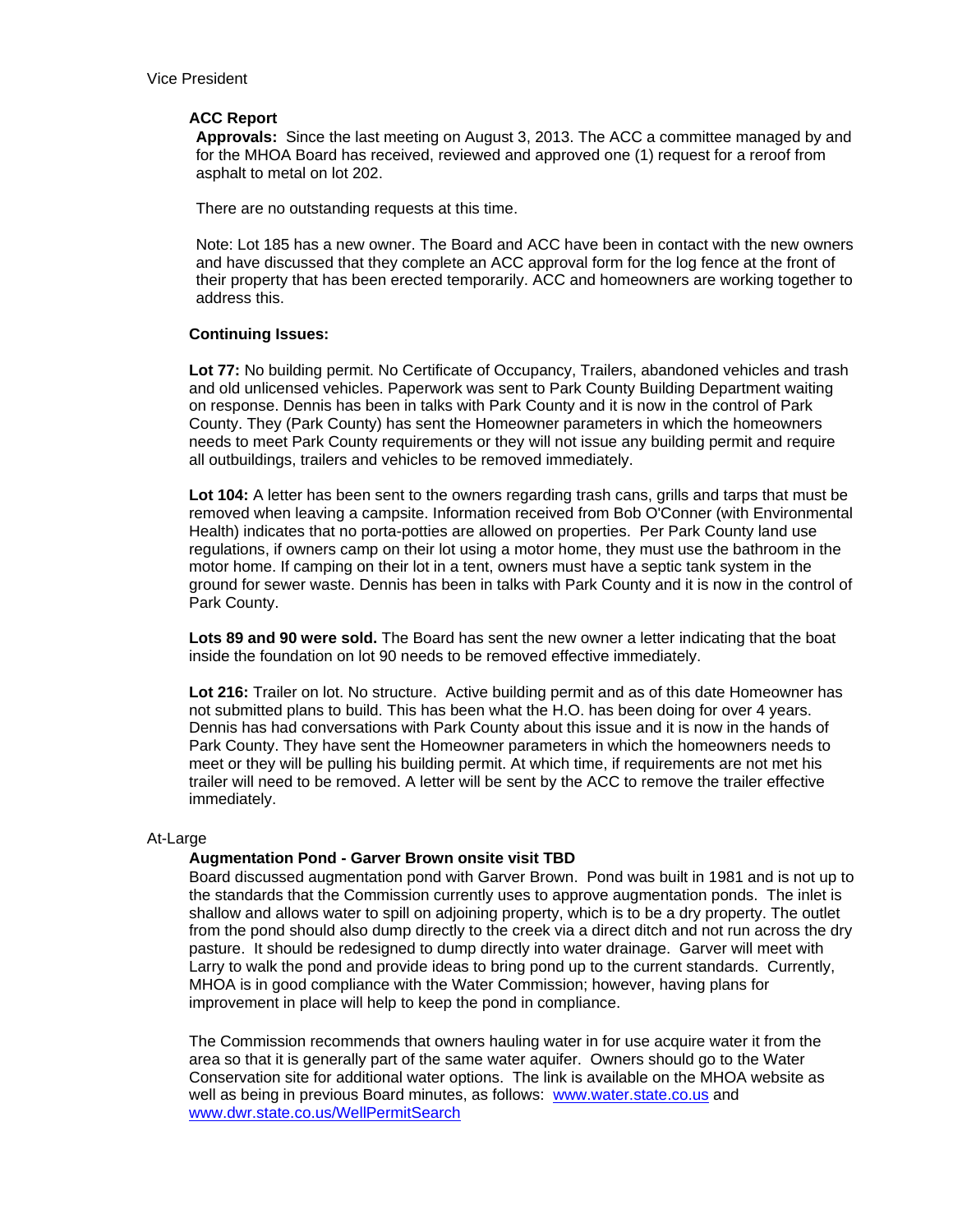### **Road Gravel, Grading and plugged Culverts**

110 tons of gravel was laid down on the following roads: Selkirk, Glacier, French, Deadman Gulch, Earnest easement, Guyot, specific intersections, and the pond road. Five culverts (3 on Fremont and 1 on French, 1 on Georgia) were dug out. One culvert was taken out, located on an abandoned driveway. Thanks to Paul Montgomery for donating time and equipment for some of the culvert work.

Terry O'Neill, Lot 246, roads are better than they've ever been.

### **Road Signs**

The road signs are still on order. No answer from County as to when they will be done. They have been on order since August and MHOA is waiting on the County to work them into their schedule. Steve will talk with county to get suggestions for temporary signs for immediate needs.

### **Snow Plowing**

MHOA received the required insurance papers for snow plowing by South Park Plowing. Jaimin and Tom Clinton have been approved under the coverage. If South Park Plowing requires additional drivers, they will require proof of proper insurance and be approved in advance prior to plowing. South Park Plowing has been asked to raise plows until the roads get frozen to avoid damage to recently graded roads. It has also been asked to plow at 6 inches and to plow drifts as they impede ingress/egress. South Park Plowing will notify the Board via email when it goes out to plow.

Terry O'Neill, Lot 246: Raised the question regarding who is contracted to plow and asked if the Board has received documentation of the required \$300,000 liability coverage. Board reiterated that the contract is with South Park Plowing and they have provided the required \$300,000 general liability coverage documentation. South Park gets a \$600 advance each month which goes toward actual plowing hours. This is the second year of a 3-year contract.

Rebecca Heisler, Lot 221: Asked if the plowing contract was a conflict of interest since the plowing company is comprised of MHOA homeowners. Board responded that the contract was put out for bid and was awarded by a previous Board based on submissions. The contract is similar to previous contracts. The owner of South Park is not on the Board and there are some benefits to having the contractor on the Hill who knows the conditions. Last year he did a good job on the hill and worked with the Board when there were concerns. The Board works very hard to communicate with South Park to assure that the needs of MHOA are met.

Rebecca Heisler, Lot 221: Sent the board a memo regarding road grading with three key concerns: 1) the material that the roads consist of; 2) grading; and 3) culverts. Rebecca is a geologist so works with dirt all the time. She indicated that once there is a nice compacted surface and the grader removes the compacted surface it creates a dust problem, makes the road surface loose making it a driving hazard; and that the loose materials erode into the ditches. The road grading is good; however, they don't need to be graded at all going forward. The material in the ditches, when put back onto the road, needs to be compacted onto the road with a bit of a crown to maximize efforts of Board. The dust could be eliminated by the timing of the grading. The intersection of Fremont Hill and Michigan Hill has a lot of runoff with the loose material ending off at the bottom of the hill. The culverts were cleaned out; however, the material was put on the uphill bank that will erode back into the ditch. As of this a.m., the culverts are ¼-1/3 full again. In specific areas, a dam was created to direct runoff water into culvert, which is ½ blocked. She felt that there is no future need to import gravel. The material that the roads are made of are good material because it is free-draining. Once it is compacted, it should not be disturbed because it wrecks the compaction. She recommended that MHOA stock pile gravel in ditches and use it to repair needed areas. She indicated for her driveway and others that the grading has created a foot cutaway which creates problem entry. With some care, these issues can be eliminated. The Board responded that there does need to be road maintenance. MHOA is pulling the ditches and has a new road grader operator this year who has years of experience grading county roads. The Board is trying to put roads back into proper shape. The grader operator is the county road grader and this is the first year that the MHOA is using a professional grader, so the owners should see an improvement. MHOA got a major deal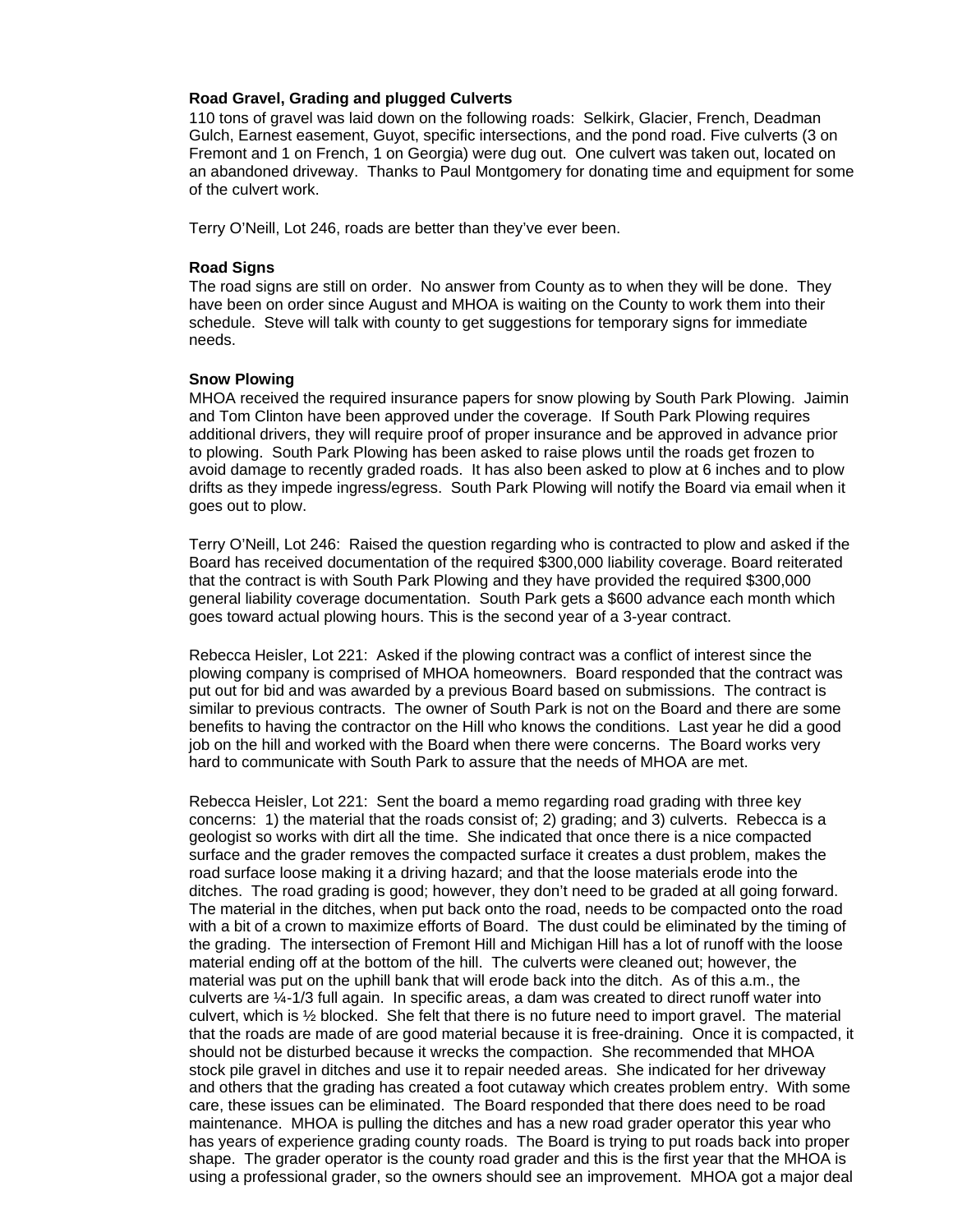on road gravel this year and decided to take advantage of it. It used the recommendations of the new road grader operator to suggest where the gravel be placed.

Rebecca: Indicated that there is a difference between grading and maintenance. Suggested using the grader to grade the ditch material back onto the road and compact it rather than grading the road itself. Also indicated the blade should be used to raise the road to minimize the height of the crown and asked how the cuts and fills could be more balanced. The Board indicated that it is taking down the crown where necessary to get roads back to optimum condition and then will maintain from there. Owners will see a lot less cutting next year and the Board is actually moving in the direction that Rebecca is recommending. Another key goal is to decrease the rapidity of water runoff with various dams to slow the flow. Some of the piles of dirt are remainders from work in past years. The material put on this year had a compaction rate of 2. The Board expressed its appreciation with having a local expert. It continues to work on the plugged culverts. The grader operator has gotten a number of them from plugged to partially open; and is trying to open all of them. Culvert on corner at Fremont was originally open 2-1/2 feet below culvert. Perhaps the homeowners in the area the specific culverts that have annual problems can look on this as an opportunity for a project for a neighborhood Volunteer Day, as many of the culverts require ongoing digging given the Hill's weather conditions. The intersection at Fremont Knoll and Michigan Hill has had major maintenance every other year since 1994.

Terry O'Neill, Lot 246: Its nice to have people come to board meetings with a passion. Need that passion; and also need your participation. The Board is trying to correct some of these concerns and don't want you to get turned off by what may seem to be slow progress.

Board response: we continue to work on the culvert issues and long term maintenance of roads. Comments are most appreciated. We are on the same page and working in the same direction.

#### **Dump Station**

Shirley Septic is coming on Tuesday to empty the dump station. No record of previous service to the dump station could be found.

#### **Treasurer**

**Fence at burn pit**. Replaced center fence and will do maintenance along highway should be done this weekend. Had to put in 100 new posts.

Tracy Bailey, Lot 248: What is going on with the Carrington's fencing?

Board response: First had to get a centerline fence for the burn pit. Then High Plains Ranch is allowed to use 13 acres to the south of burn pit. The two weeks a year they will put cows in the burn pit area so that MHOA can apply for agricultural tax status on the entire burn pit property. Agricultural tax status will greatly reduce MHOA's tax liability on that acreage. MHOA is working with the Carrington's to schedule the new fences in Outlot E, which will tie into Outlot C. Once new fence is in, it will be the Carrington's responsibility to maintain it. The old section of 100 year-old fence is weak and the cows can lean on the posts and get through. If an owner has a problem with cows getting through the fence, they should text Larry and he will text Abby about the situation.

Account status: Checking as of Oct 4,2013 is \$8,114.55; CD \$6,577.88, Savings \$54,835.56, totaling \$69,527.99. Does not include accounts payable. Have six outstanding dues accounts totaling \$1,151.88. MHOA is sending certified letters to notify owners of liens that will be filed for non-payment. It is working with one homeowner to who is paying \$100/month toward dues until the balance is paid in full.

#### **Secretary**

Nothing additional to report.

Rebecca Heisler, Lot 221: Recently submitted plans to ACC. Complimented the committee on its timely response and turnaround of the paperwork.